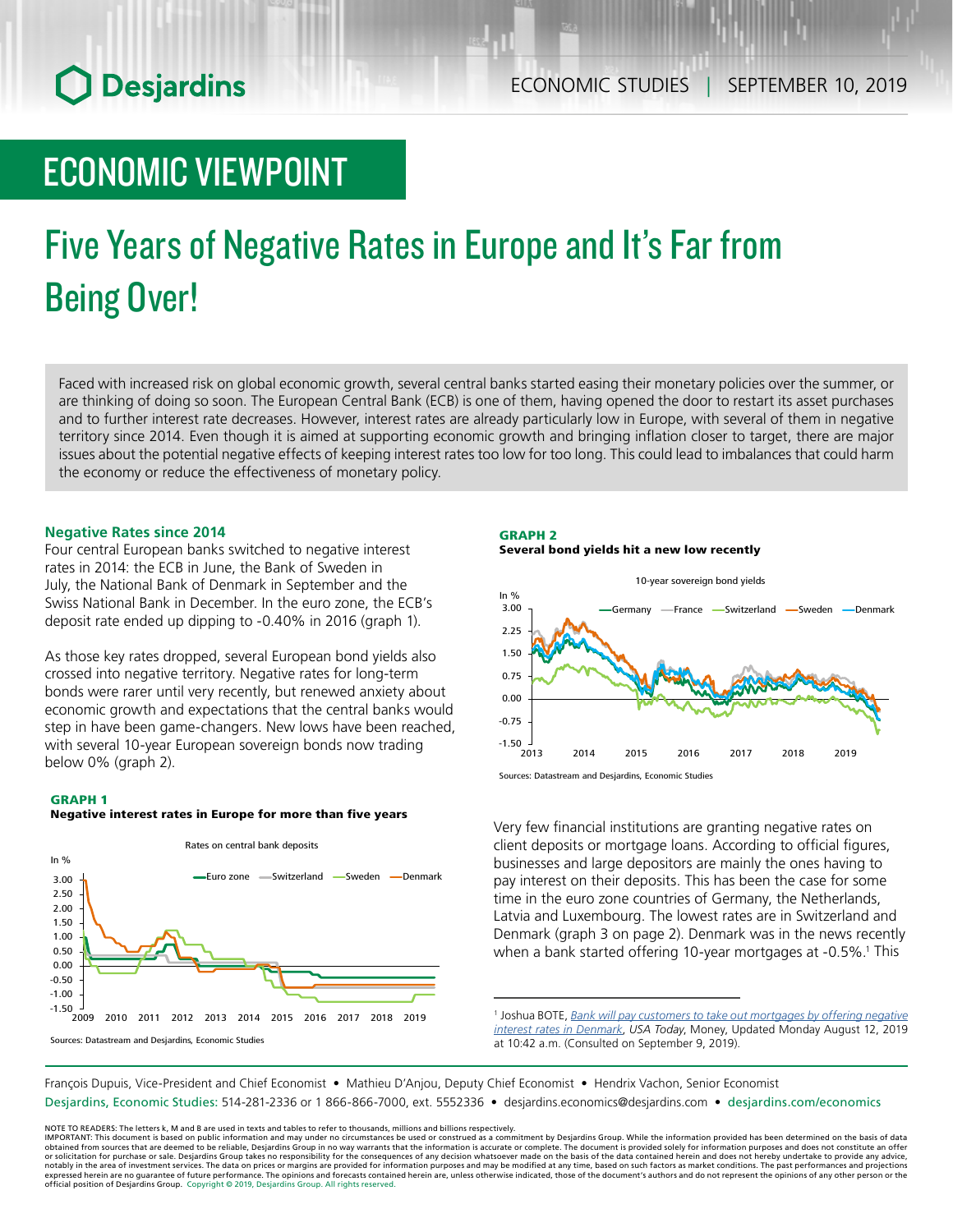#### GRAPH 3

Some depositors have to pay interest in Europe



could become more common in the near future, as financial institutions adapt to recent drops in bond market yields and other likely key rate cuts from central banks.

#### **The Limit May Be Reached Soon**

Negative rates on mortgages or other loans is bound to make households and businesses happy. It's a dream come true! However, in order for those loans to be profitable, financial institutions need to have access to funds with even lower rates on either the bond market or client deposits. But it is harder to convince households and businesses to keep paying higher interest on their deposits. A limit may be reached when a critical number of households and businesses decide that cash is more advantageous than negative-rate deposits.

Nevertheless, there are several deterrents to a massive conversion to cash. People may decide it is less efficient, especially when large amounts are involved. There are also security issues that could lead to extra costs for things like safes and insurance policies. Cash is subject to deterioration and is vulnerable to bad weather and accidents, not to mention the dangers of counterfeiting. Thus, interest rates must be low enough to create more of a drawback to holding large quantities of cash.

The amount of cash circulating in Europe has not increased radically since 2014, but there are some indications that warrant a second look. More cash is now circulating in several European countries, despite the counter pressure exerted by new payment technologies. The situation in Sweden is particularly interesting. Demonetization was accelerating in that country, but the trend reversed in 2018 (graph 4).

#### **The Effectiveness of Monetary Policy Could Be in Jeopardy**

A significant defection toward cash would make it very hard for the financial system to find the funds it needs to finance credit and investments. The economy would be penalized and central banks would lose influence over credit. Any further dip in interest rates would become counter-productive in terms of supporting the economy.

#### GRAPH 4





Sources: Datastream and Desjardins, Economic Studies

That is not the only extreme scenario in which monetary policy could become counter-productive, however. The ECB has not managed to generate enough inflation to get back on target in recent years, suggesting that its monetary policy has lost steam (graph 5). Some would say that that is merely the result of a not enough eased monetary policy. But it may also be due to a liquidity trap where households and businesses do not want to borrow substantially more, despite new monetary easing measures.



Euro zone inflation has generally stayed below the European Central Bank target for the past six years



Sources: Datastream and Desjardins, Economic Studies

Household and business debt has not gone up much in the euro zone in recent years. Debt-to-GDP ratios are even down slightly (graph 6 on page 3). Monetary easing seems to have greater traction on credit in Switzerland and Sweden, where the debt load continues to increase rapidly. However, the high debt load in those countries may increase the risk of financial and economic instability.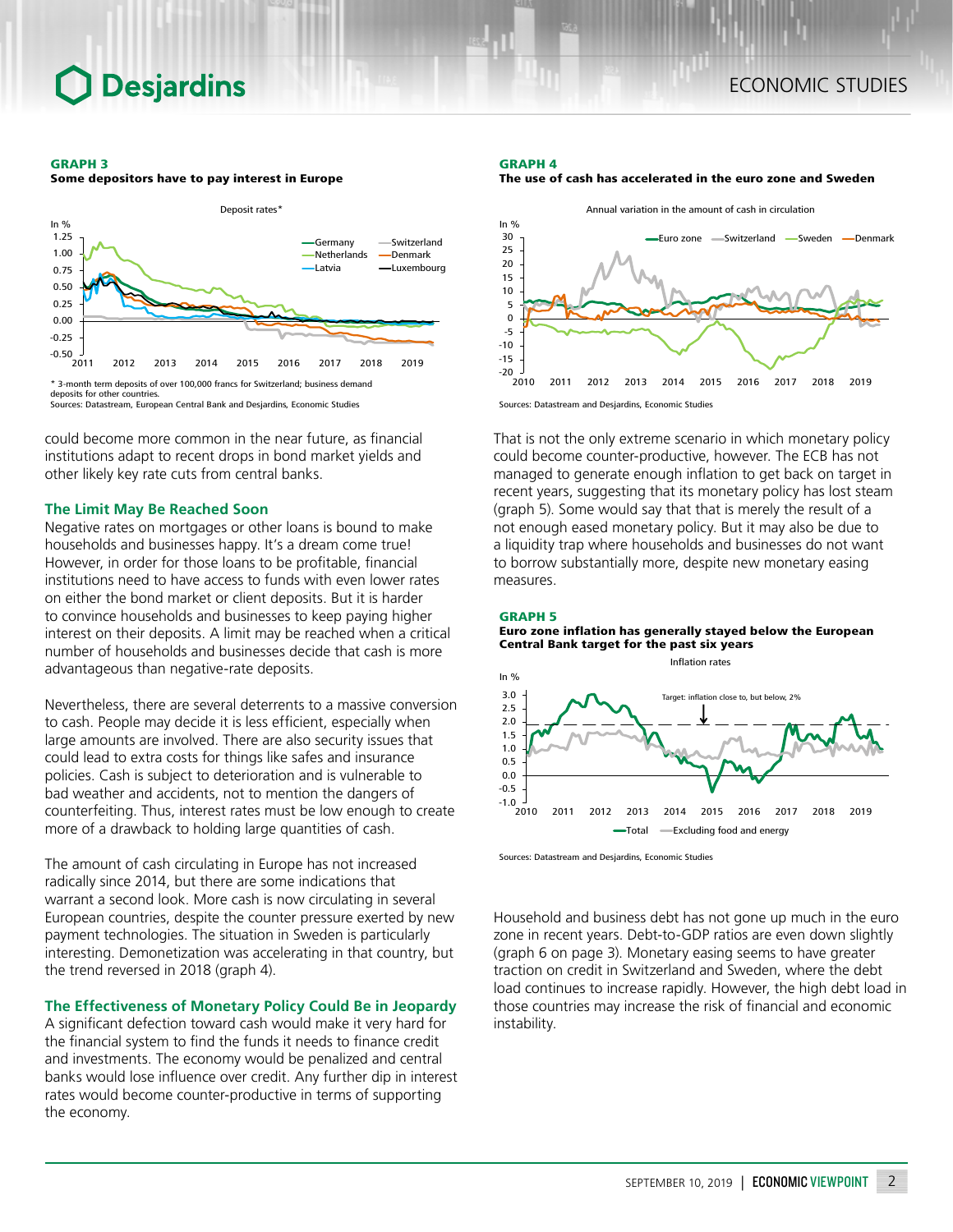### **Desjardins**

#### GRAPH 6



Credit has not gone up much in the euro zone

Sources: Bank for International Settlements and Desjardins, Economic Studies

The extent of the debt may discourage credit growth, but that is not the only factor. It is hard to determine a precise debt threshold at which monetary policy becomes less effective. However, the higher the debt, the more sensitive households and businesses become to a possible interest rate trend reversal. Confidence about the future economic situation also has a great influence over decisions to borrow, as does the state of the banking sector, which may have difficulty easing credit conditions for borrowers.

#### **Can Exchange Rates Do the Job?**

Exchange rates are another way to convey monetary policy, and they are not constrained by liquidity traps or excessive debt. As a general rule, when central banks cut key interest rates or purchase assets, their currencies depreciate and the economy gets a boost from increased exports. There is also an added inflationary effect due to the increase in prices of imported goods and services.

The euro lost a lot of value when interest rates crossed into negative territory and the ECB made massive asset purchases in 2014. That pushed the trade balance up further (graph 7). But it looks like the next few quarters will tell a different story, with several other central banks around the world easing off and most likely limiting the euro's depreciation. Moreover, even if the currency were to plummet, this would not necessarily make euro zone exports rise sharply. This would require global demand to be on board, something that is highly unlikely given the escalating trade tensions and economic slowdown in several countries.

#### GRAPH 7



The euro's devaluation seems to have helped improve the trade

\* Weighted exchange rate based on main trading partners. Sources: Datastream, European Central Bank and Desjardins, Economic Studies

#### **What about the Wealth Effect?**

balance between 2014 and 2016

There is one more significant channel for monetary policy and that is the wealth effect, which is linked to central banks' influence over asset values. In principle, monetary easing measures boost asset values, whether those assets are financial or real estate. Businesses and households holding such assets get to see their wealth increase—an incentive to spending more.

The wealth effect channel does not seem to be very effective in Europe though, judging by the slow growth of the European stock markets in recent years (graph 8). The U.S. markets did a lot better, even though the Federal Reserve (Fed) raised its key rates gradually. Many other factors can influence stock markets. Some industries may be penalized by very low interest rates, such as the banking sector, which has clearly underperformed compared to the European economy average (graph 9 on page 4).

#### GRAPH 8

The ECB's accommodating monetary policy was not enough to fuel strong stock market growth



Sources: Datastream and Desjardins, Economic Studies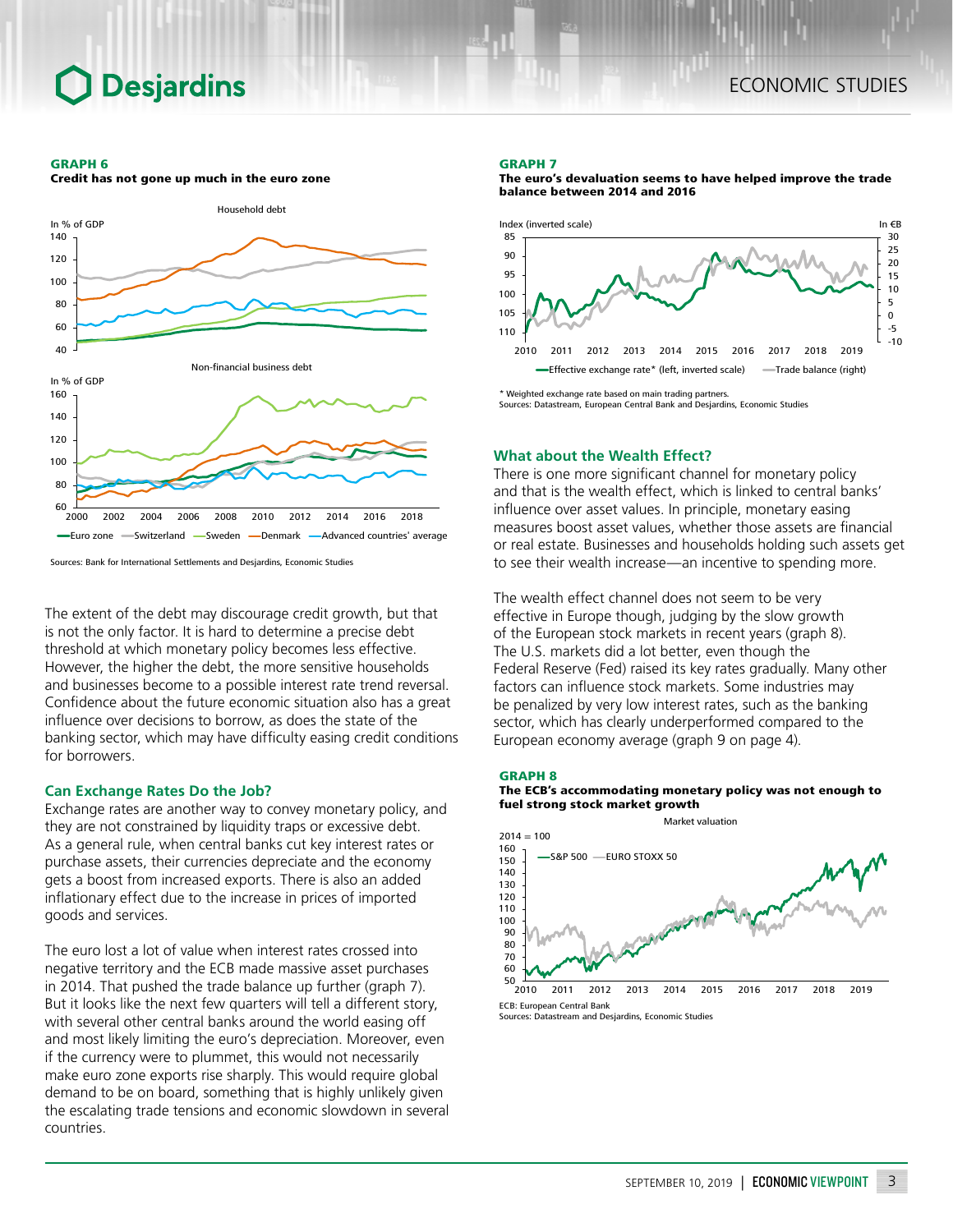### **Desjardins**

#### GRAPH 9

The banking sector is lagging behind the European stock markets



GRAPH 11 Risk premiums are still low for corporate bonds



Prices for residential and commercial real estate have risen steadily in the euro zone since 2014 (graph 10). This means that interest rate cuts can still generate wealth effects. Nevertheless, this monetary policy channel may have side effects if it is overused. It could lead to overheating in the real estate market and increased risk of a correction, which could in turn destabilize the economy. We note that the official figures had also shown

greater growth in residential real estate prices in Sweden and

Denmark, but the trend has calmed down.

Sources: Datastream and Desjardins, Economic Studies

#### GRAPH 10

#### Euro zone residential and commercial real estate prices have gone up considerably since 2014



Sources: Bank for International Settlements and Desjardins, Economic Studies

Other assets could also be overvalued. Even the bond market could be subject to a major correction, particularly in terms of risk premiums, which are still fairly low despite increasing anxiety about the global economy (graph 11). Looking for returns, many investors have turned to less secure investments, thereby compressing the risk premiums. This also explains the growing number of negative-yield corporate bonds, even in the riskier categories.

#### **Governments Could Pick Up the Slack**

The constraints caused by the use of monetary policies in Europe could mean that the governments will be called upon to intervene more quickly if there is a serious economic slowdown (or even a recession) in the coming quarters. An expansionist budget or tax cuts could have a greater impact on aggregate demand and inflation. Moreover, governments could finance economic stimulus programs more cheaply against the backdrop of negative interest rates.

However, this raises questions about how much leeway governments actually have. In recent years, lower interest rates have facilitated the cleanup of public finances and the debt burden has generally gone down (graph 12). All that contrasts with the U.S. situation. That being said, public debt is still relatively high in the euro zone compared to what it was before the 2008–2009 crisis. That crisis was followed by great financial turbulence in Europe, fuelled by fears for the sustainability of sovereign debt, especially in Greece, Ireland, Spain, Portugal and Italy.

#### GRAPH 12 Negative rates have helped to reduce public debt in Europe



Sources: Bank for International Settlements and Desjardins, Economic Studies